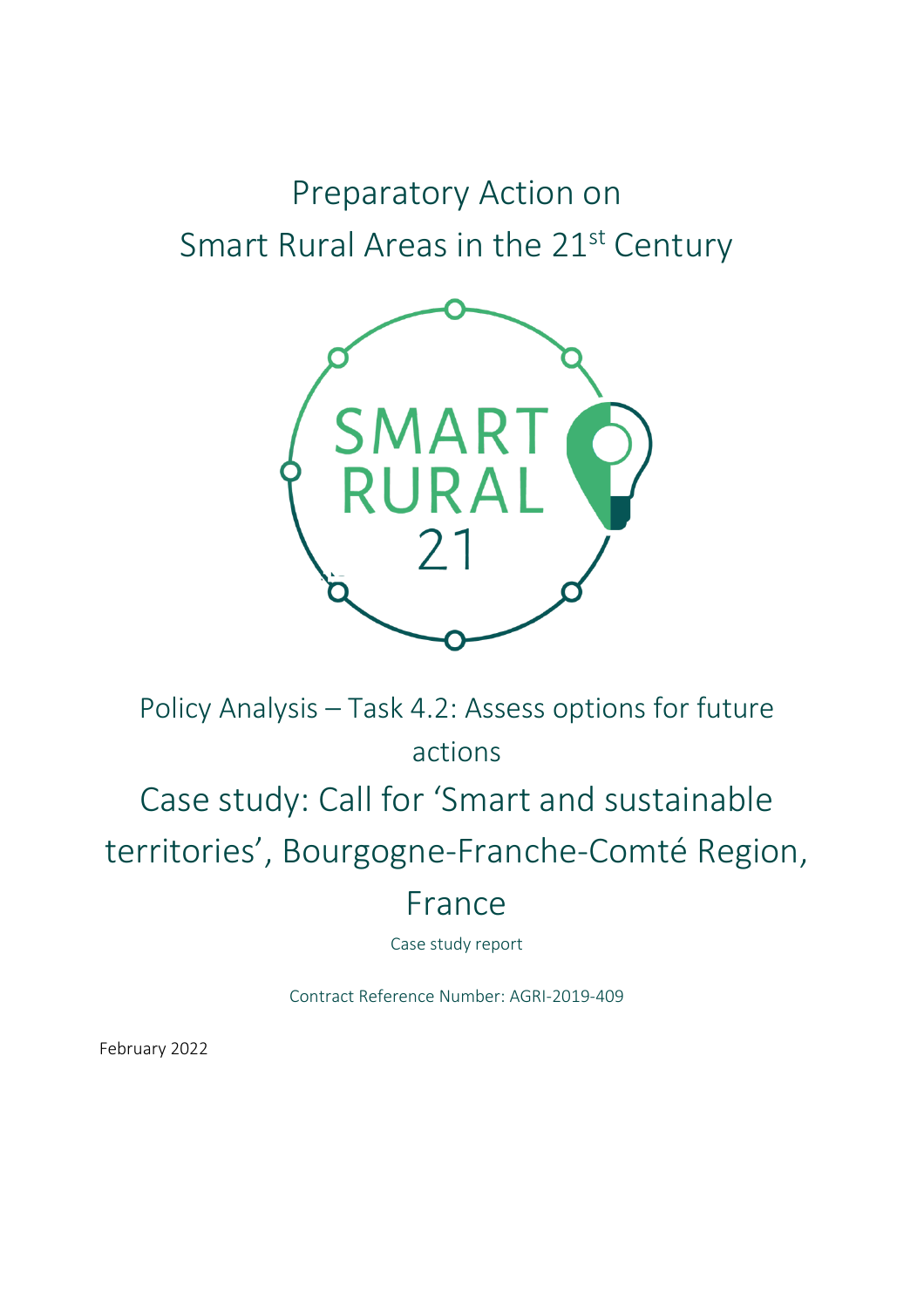

## TABLE OF CONTENTS

| 1                            | <b>SUMMARY</b>                                                                                                                                               | 4                        |
|------------------------------|--------------------------------------------------------------------------------------------------------------------------------------------------------------|--------------------------|
| $\mathbf{2}$                 | <b>BACKGROUND OF THE CALL FOR 'SMART AND SUSTAINABLE TERRITORIES'</b>                                                                                        | 5                        |
| 2.1<br>2.2<br>2.3            | <b>CONTEXT OF THE INTERVENTION</b><br><b>OBJECTIVES</b><br>UNDERSTANDING OF THE 'SMART VILLAGES' CONCEPT                                                     | 5<br>5<br>6              |
| 3                            | <b>IMPLEMENTATION OF THE INTERVENTION</b>                                                                                                                    | 6                        |
| 3.1<br>3.2<br>3.3            | SPATIAL CONTEXT OF IMPLEMENTATION<br>TARGET GROUPS/BENEFICIARIES<br>ACTIVITIES IMPLEMENTED, METHODOLOGY AND/OR KEY FEATURES OF THE INTERVENTION              | 6<br>$\overline{7}$<br>8 |
| 4                            | <b>IMPACT OF THE INTERVENTION IN TERMS OF KEY FEATURES OF THE SMART VILLAGE APPROACH</b>                                                                     | 9                        |
| 4.1<br>4.2<br>4.3            | <b>GENERAL IMPACT</b><br>INTERPLAY OF SOCIAL AND TECHNOLOGICAL INNOVATION (DIGITALISATION)<br><b>OTHER ASPECTS OF RELEVANCE</b>                              | 9<br>10<br>10            |
| 5                            | <b>LESSONS LEARNED FROM THE INTERVENTION</b>                                                                                                                 | 11                       |
| 5.1<br>5.2<br>5.2.1<br>5.2.2 | <b>SUCCESS FACTORS AND BOTTLENECKS</b><br><b>TRANSFERABILITY</b><br>KEY PRINCIPLES TRANSFERABLE TO OTHER THEMATIC CONTEXTS<br><b>SPATIAL TRANSFERABILITY</b> | 11<br>12<br>12<br>12     |
| 6                            | <b>CONCLUSIONS</b>                                                                                                                                           | 12                       |
| 6.1<br>6.2                   | SCOPE OF THE INTERVENTION FOR SUPPORTING THE SMART VILLAGE APPROACH<br>IMPLICATIONS FOR FURTHER DEVELOPMENT OF THE 'SMART VILLAGE' CONCEPT                   | 12<br>13                 |
| 7                            | <b>REFERENCES</b>                                                                                                                                            | 13                       |
| 8                            | ANNEX: METHODOLOGICAL APPROACH OF THE CASE STUDY                                                                                                             | 13                       |
| 8.1<br>8.2<br>8.3            | <b>DESK RESEARCH</b><br><b>EXPERT INTERVIEWS</b><br><b>OTHER</b>                                                                                             | 13<br>13<br>13           |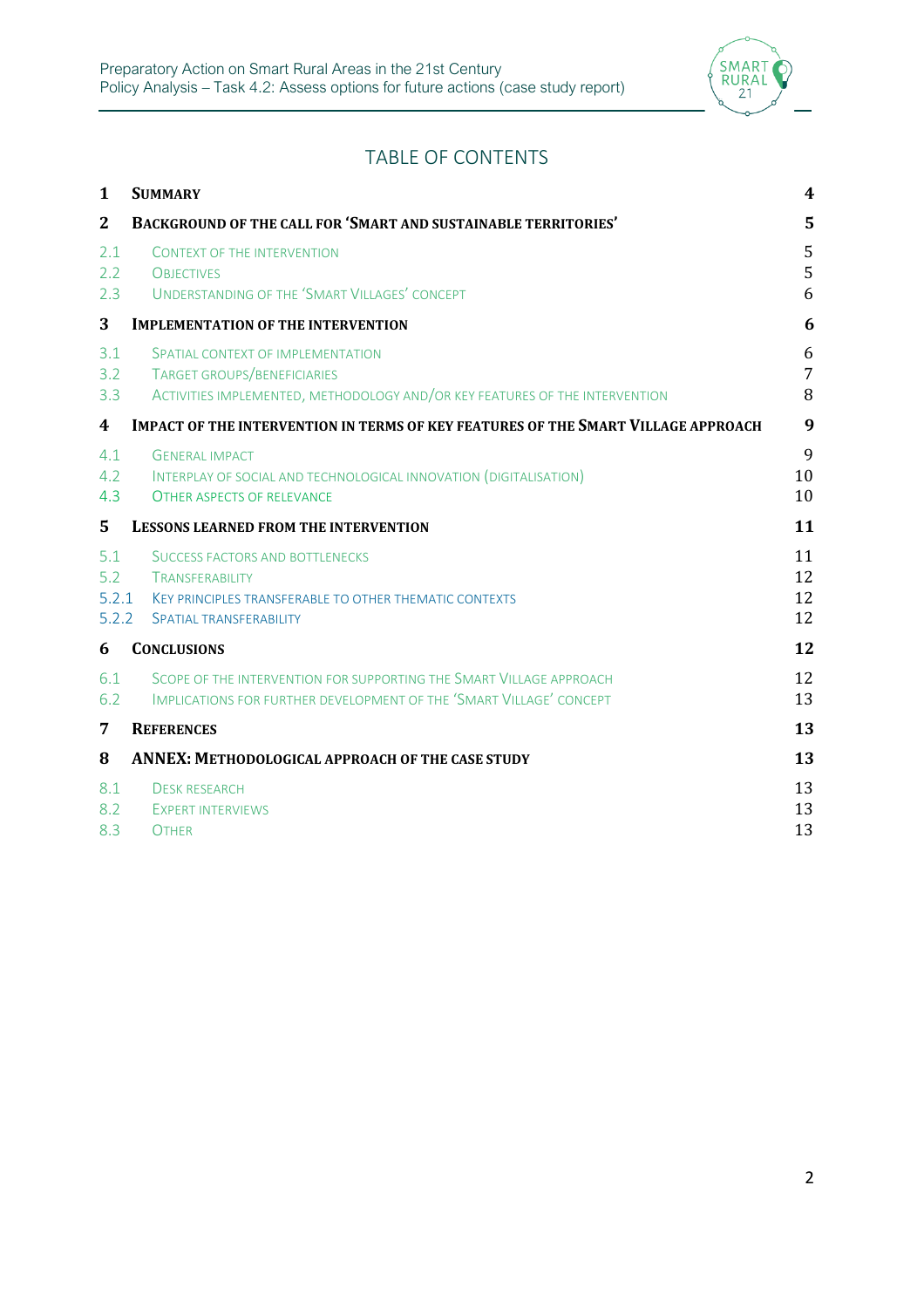

## List of tables

## List of figures

|--|--|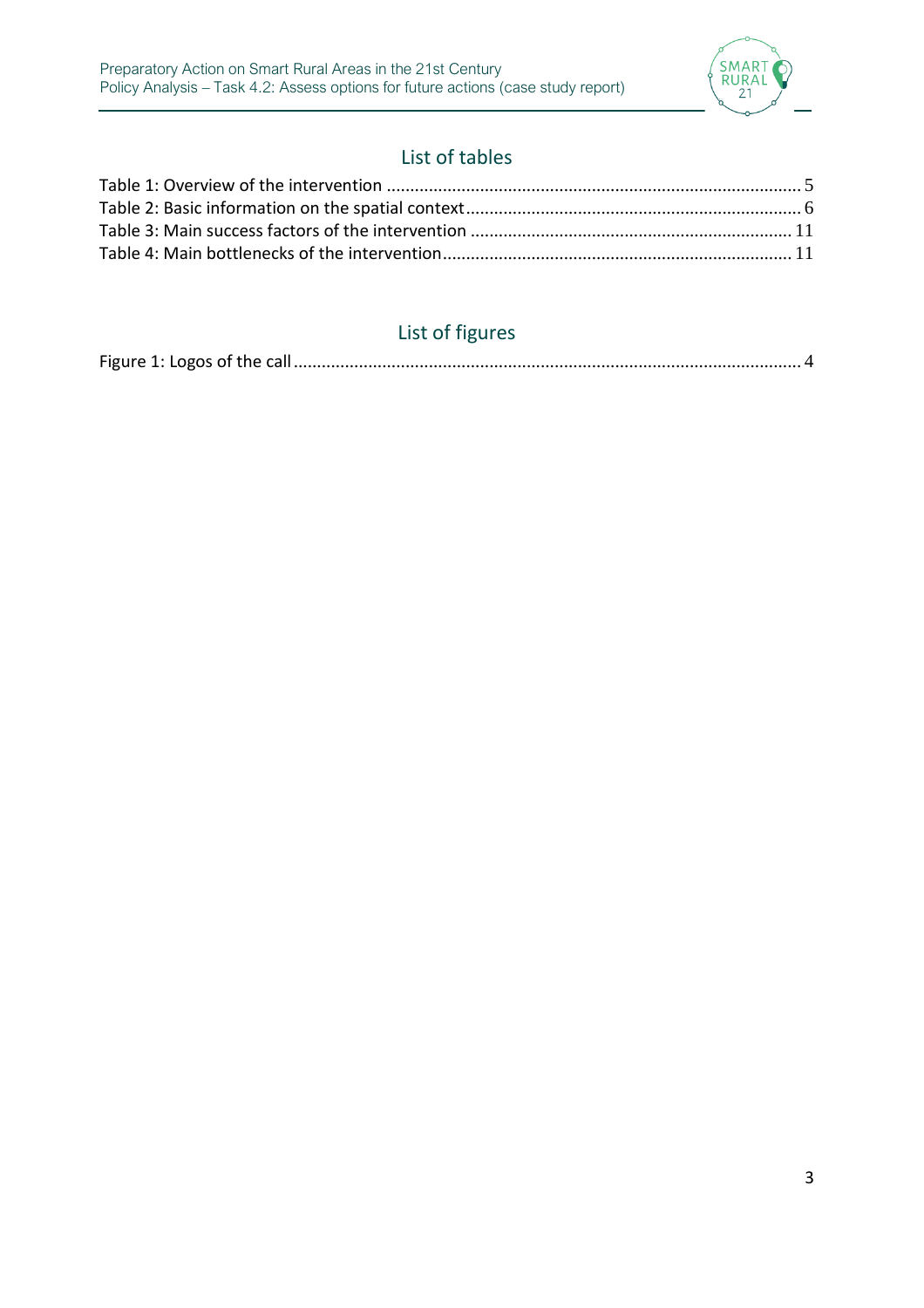

### 1 Summary

The call 'Smart and sustainable territories' was launched by the Bourgogne-Franche-Comté region, in March 2021. Aiming to provide new solutions to local needs, it targeted both rural and urban areas in order to create interconnection at the regional scale. The main objective of this call for projects was to give opportunities to territories to combine their development, the preservation of natural resources, and the well-being of citizens by using digital means.

This call appears as a first step for the laureates to develop a long-term smart strategy and start their transformation toward a more connected and more participative management of public issues. These digital projects are multisectoral in terms of environmental, economic development, mobility or governance issues. It also provides an opportunity to experiment with solutions about data management and transparency. Having for main criterion projects' replicability, the call allows to highlight good practices that are transferable. Two rounds of selection are planned: 16 applicants were selected in December 2021. The second round should be selected by April 2022.



<span id="page-3-0"></span>**Figure 1: Logos of the call**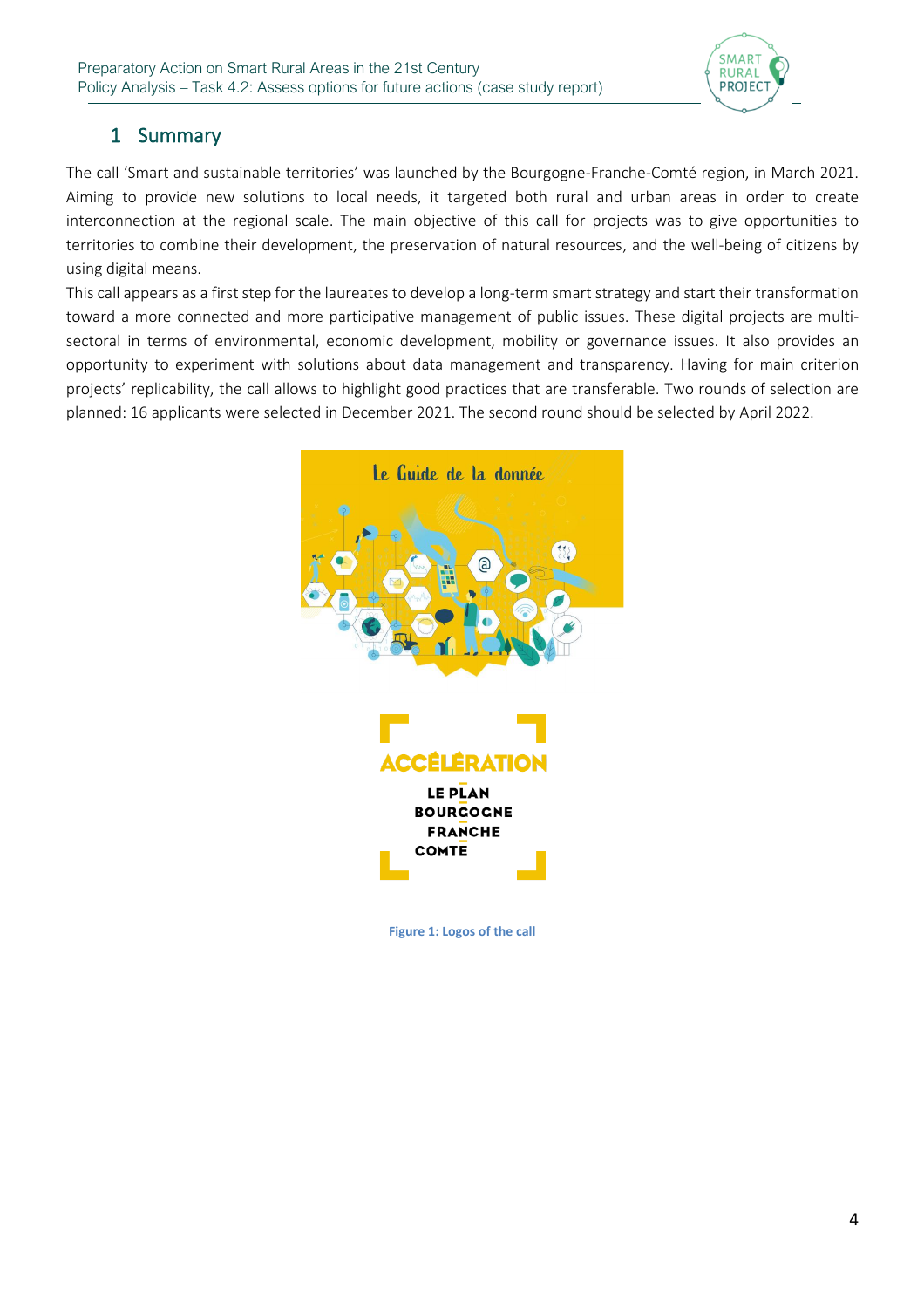

## 2 Background of the call for 'Smart and sustainable territories'

#### 2.1 Context of the intervention

<span id="page-4-0"></span>**Table 1: Overview of the intervention**

| Name                             | 'Territoires intelligents et durables'                                                                       |
|----------------------------------|--------------------------------------------------------------------------------------------------------------|
|                                  | Call for projects 'Smart and sustainable territories'                                                        |
| Level of implementation          | Regional (Bourgogne-Franche-Comté region)                                                                    |
| Date of the call                 | Opening 1 March 2021 – Closure 31 December 2021 (two rounds<br>of application: April 2021 and December 2021) |
| Period of project implementation | February 2022 - September 2023                                                                               |
| Policy context/source of funding | Funds provided by the regional government (investment subsidies)                                             |
| Amount of funding (EUR)          | € 10 million                                                                                                 |
|                                  | Limit of € 500 000 per project                                                                               |
|                                  | (from 30% to 70% of eligible costs, according to selection criteria)                                         |

#### 2.2 Objectives

#### Challenges addressed by the call:

- Breaking down the boundaries between fields and departments of the Regional Council (environment, urban management, waste management…) through digital means to create a global or transversal approach to territorial management.
- Improving the participation of all to the management and development of the territory through citizen participation and horizontal cooperation within the local authority.
- Preserving the natural resources and supporting the environmental transition, thanks to digital facilitation (waste management system, public transport offer, energy consumption…).

#### General objectives of the call *(at the regional scale)*:

The objective of this call is to support local authorities in the development of digital projects covering all the topics addressed by the territories. More precisely, it encourages the development of:

- Inclusive digital territories that provide answers to identified needs and/or to improve the quality of existing services. The services will facilitate the work of civil servants and the life of users.
- Responsible territories which participate in a civic and transparent use of the data.
- Sustainable digital territories that use digital means as a tool for the environmental transition.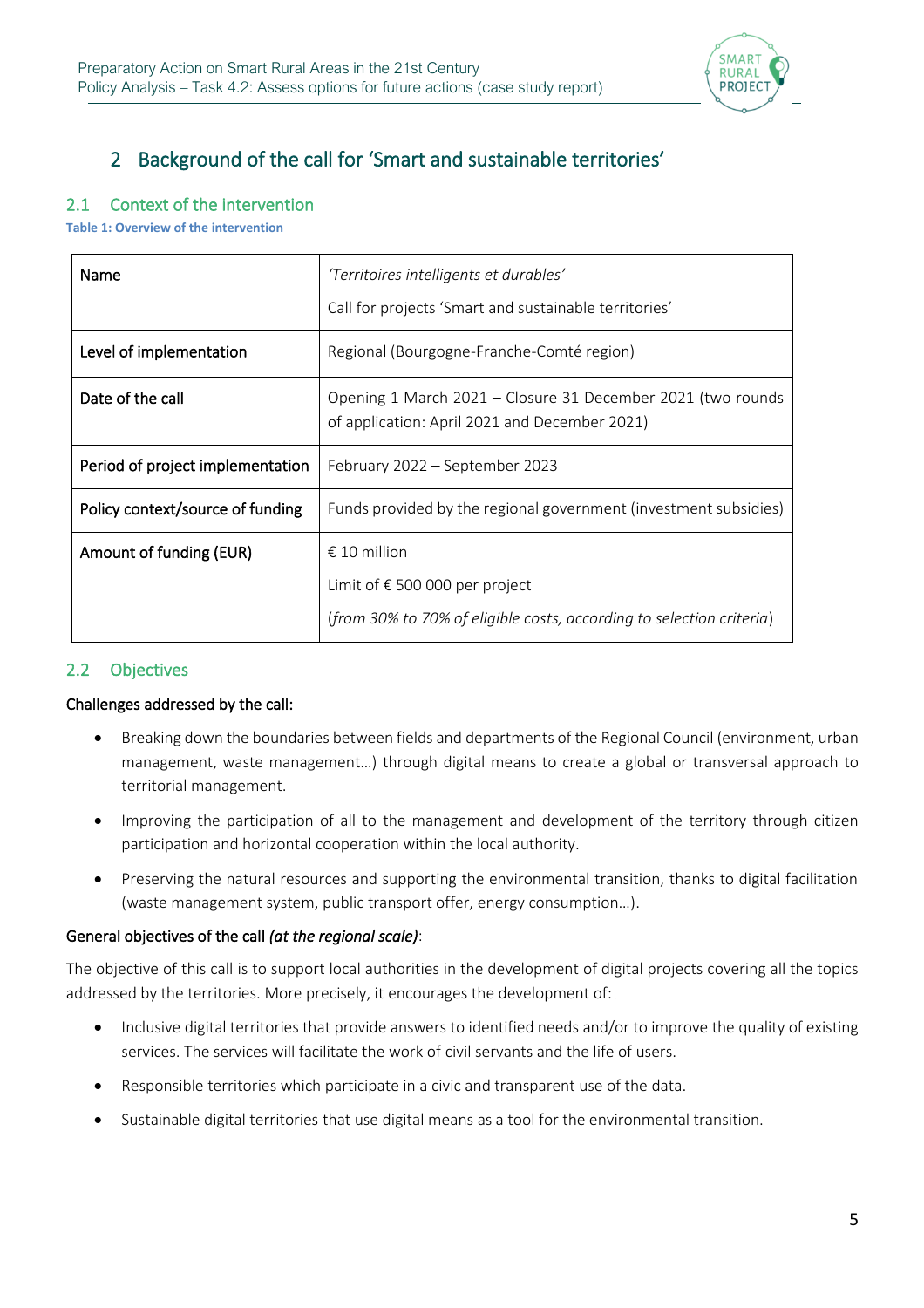

#### More specific objectives of the call *(at the scale of the project)*:

- Encourage local authorities to launch their digital transition with a long-term vision;
- Make digital transformation a vector of ecological transition (achieve the COP21 objectives, reinforce the environmental health capital, limit global warming/climate change…);
- Develop transversal projects at different territorial scales;
- Improve the quality of services provided to users, create new services meeting their needs;
- Improve the effectiveness or efficiency of public services;
- Support public actors and civil servants in the use of digital development within their activities and services provided (Internet of Things, Artificial Intelligence, optimised management of data…);
- Support local authorities to use data improving knowledge of their territory.

#### 2.3 Understanding of the 'Smart Villages' concept

The call for projects does not explicitly mention the 'Smart Village' concept. Nevertheless, the description included in the call comes very close to the definition of Smart Villages. It mentions digital as a means to meetsocial, economic and environmental issues and to build sustainable, inclusive, attractive and connected territories. The term used is 'Smart Territories' with the following definition: "*A smart territory is above all a territory that seeks to combine its development, the well-being of the citizen and the preservation of its natural resources by using the digital.*"

Through this call, the region wishes to become a leading territory in terms of this 'smart' approach. The call also ensures an integrated approach, both providing multi-sectorial solutions (on environment, social, economic issues), taking into account the territorial needs and challenges. The call finances different types of actions (smaller or larger) that are complementary and lead to interconnection between the municipality (whatever its size) and its surrounding area.

## 3 Implementation of the intervention

#### 3.1 Spatial context of implementation

<span id="page-5-0"></span>**Table 2: Basic information on the spatial context**

| Name of locality/region                      | Bourgogne-Franche-Comté region                                                                                                                                                                                                                                                                          |
|----------------------------------------------|---------------------------------------------------------------------------------------------------------------------------------------------------------------------------------------------------------------------------------------------------------------------------------------------------------|
| Surface area (km <sup>2</sup> )              | 47 783 $km2$                                                                                                                                                                                                                                                                                            |
| Number of inhabitants,<br>population density | 2 784 900 inhabitants (data from 1 January 2021)<br>59 inhabitants per km <sup>2</sup> (Insee Statistics)                                                                                                                                                                                               |
| Three main strengths                         | A regional ambition on digital issues with financial support for<br>territories in various fields: digital third places; mobility;<br>tourism; services etc. through a regional digital transition<br>strategy (Coherence Strategy for Digital Development in<br>Bourgogne-Franche-Comté – SCORAN BFC). |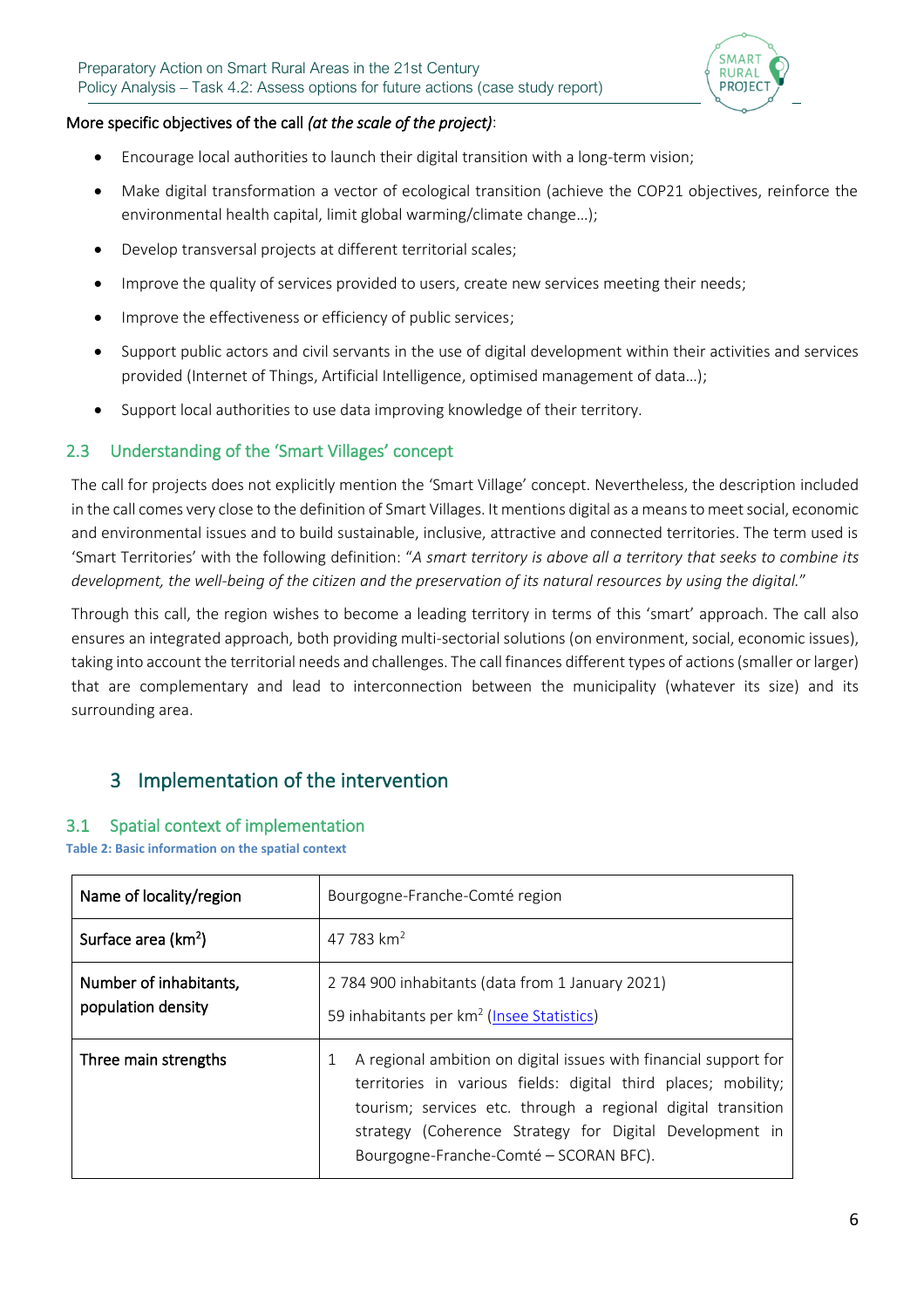

|                       | 2<br>3         | A rural region with a great potential for digital and ecological<br>transformation (the first most rural region in France with a<br>dedicated department to develop 'Digital innovating uses').<br>Existing initiatives launched by local authorities for the<br>development of the smart territories approach (for example, |
|-----------------------|----------------|------------------------------------------------------------------------------------------------------------------------------------------------------------------------------------------------------------------------------------------------------------------------------------------------------------------------------|
|                       |                | 'OnDijon' working to develop a digital management of public<br>spaces, and the digitalisation of the mobility system in the<br>Pays Montbéliard Agglomération).                                                                                                                                                              |
| Three main challenges | 1              | Breaking down the boundaries between fields or services<br>(environment, urban management, waste management)<br>through digital means to create a global or transversal<br>approach of territorial management.                                                                                                               |
|                       | $\overline{2}$ | Improving the participation of all to the management and the<br>development of the territory through citizen participation and<br>horizontal cooperation within local authorities.                                                                                                                                           |
|                       | 3              | Preserving the natural resources and supporting the<br>environmental transition, thanks to digital facilitation (waste<br>management system, public transport offer,<br>energy<br>consumption etc.).                                                                                                                         |

#### <span id="page-6-0"></span>3.2 Target groups/beneficiaries

#### Beneficiaries of the call:

- Municipalities of all sizes (from a village to a metropolitan area);
- Inter-municipal organisations;
- Regional Natural Parks;
- Organised territorial areas called 'Pole of territorial and rural balance' ('Pôle d'équilibre territorial et rural' PETR).

#### Conditions and eligibility criteria:

#### Thematic priorities (*the project should concern at least two thematics to ensure its transversality*)

- Logistics and mobility: improvement of local mobility (infrastructures, information, better visibility), access to services and goods, promotion of sustainable mobility;
- Energy and environment: better management of natural resources, water, waste and energy, energy efficency for buildings and public equipments;
- Governance and citizenship: better information, awareness-raising, education, citizens' participation, digital access to public services, e-governance;
- Attractiveness and economic development of the territory: digital transition for economic stakeholders (trade and craft sectors), cooperation, promotion of the territorial assets in terms of tourism, culture, natural heritage.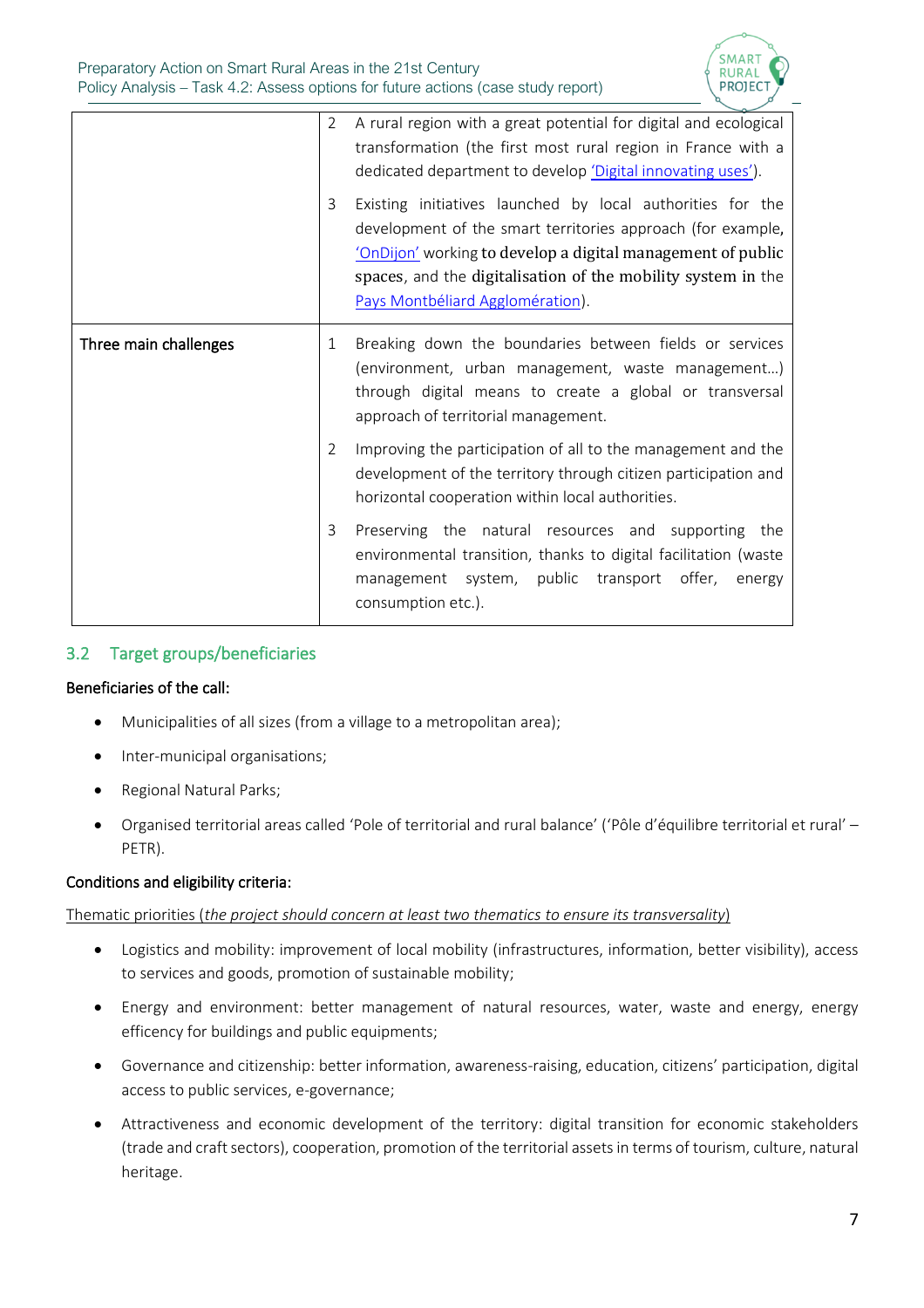

Caracteristics of the projects (*investment projects only*)

- Interoperability of the data produced by the digital service(s);
- Sovereignty and control of all data, by citizens and public bodies, through replicable and interoperable solutions;
- Replicability of the project.

#### Criteria for selection of the projects (highest score: 100)

- Contribution to the regional strategies and notably to the priorities of the Coherence Strategy for Digital Development in Bourgogne-Franche-Comté (SCORAN BFC) and the Regional Plan for Development, Sustainable Development and Territorial Equality (SRADDET): support transitions, turn the diversity of the region into strength, support the digital transition of the territory, innovate through data (score: 10/100);
- Innovative features of the project: replicability, potential for evolution, interoperability, accessibility, transversality (score: 30/100);
- Sovereignty and data management: governance and sovereignty, cyber-security, contribution to open-data, propriety, interoperability (score: 30/100);
- Citizens' participation: concertation, co-construction, experience feedbacks (score: 15/100);
- Functionality: number of services created, conception of digital tools centered on user, evaluation of the project thanks to data, actions dedicated to animation and continuity of the project at the medium term (score: 15/100).

#### Eligible costs

- Study costs (pre-operational studies, feasibility studies...);
- Equipments, materials and all the works necessary to the project implementation.

#### 3.3 Activities implemented, methodology and/or key features of the intervention

The call is managed by the Bourgogne-Franche-Comté region and specifically supported by the SCORAN BFC and the SRADDET (see sectio[n 3.2\)](#page-6-0).

The call was disseminated through different means at the regional level. It was published on th[e Bourgogne-Franche-](https://www.bourgognefranchecomte.fr/des-territoires-intelligents-et-durables-grace-au-numerique)[Comté region website](https://www.bourgognefranchecomte.fr/des-territoires-intelligents-et-durables-grace-au-numerique), on the [CEREMA website](https://www.cerema.fr/fr/actualites/cerema-appui-appel-projets-region-bourgogne-franche-comte) (national public institution for the green transition and territorial cohesion) and other informative websites dedicated to regional news in France. The service dedicated to the call informed different stakeholders of the territory on this opportunity.

To be selected, the applicants should elaborate a global strategy on the existing features, projects and initiatives on the territory, to explain the added value of their project. Through this state of play, the territory should justify its project and provide some directions for future actions.

The projects selected through the call should have a special focus on a participatory approach, with one selection criterion focusing on citizens' participation as a determinant feature. Moreover, 'governance and citizenship' is one of the four thematics to be explored by the projects. In this frame, one of the main objectives of the call is to enable the development of a territory with a use of transparent data open to citizens.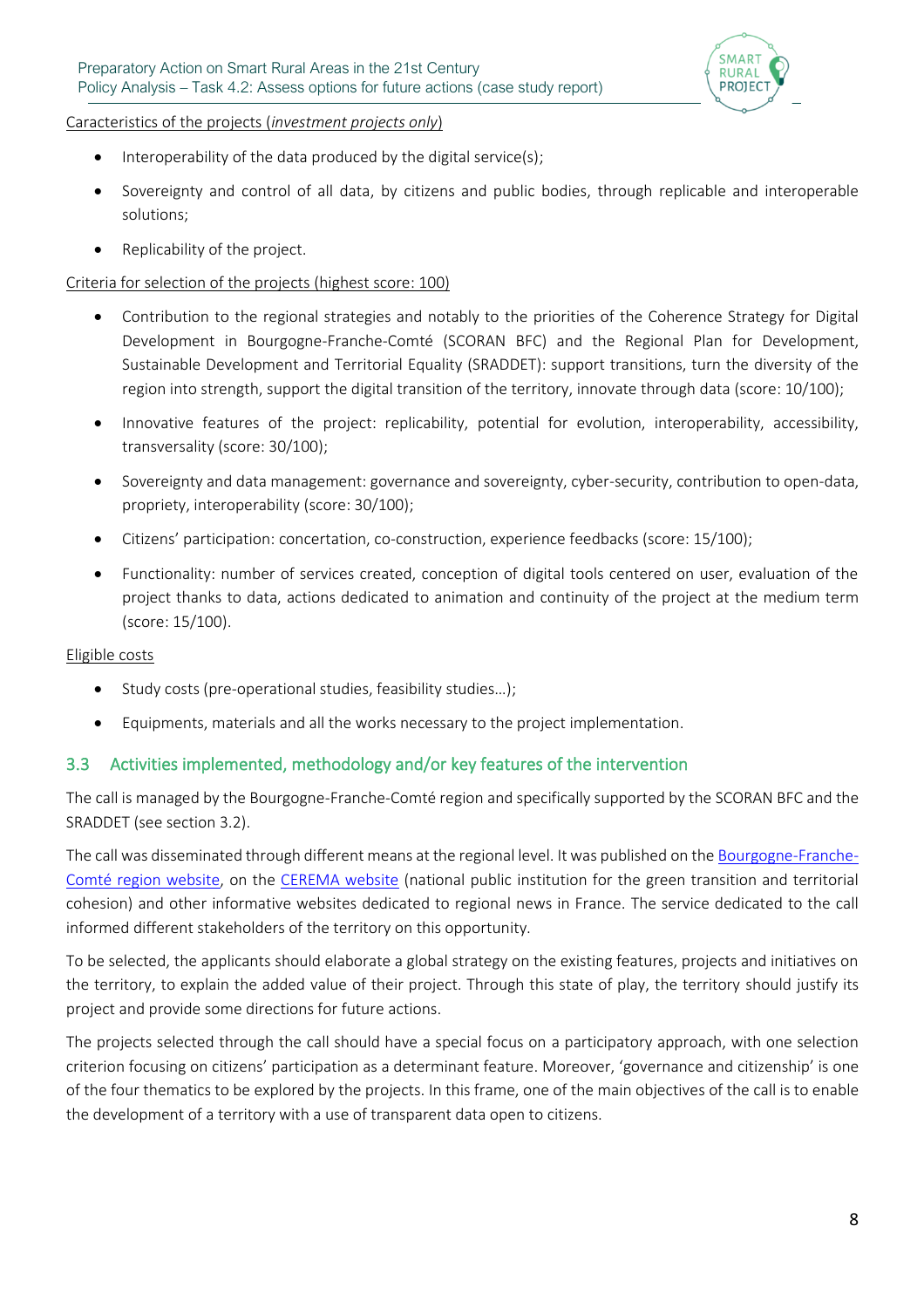

The projects should concern all territorial levels(centre and periphery) and ensure actions at different scales. For the methodology, the projects have to create connection between local stakeholders, addressing at least two thematics to ensure a transversal approach and a communication between thematic fields.

To illustrate the type of activities implemented, here are three examples of laureates territories:

- [Municipality of Granges \(521 inhabitants\)](https://www.bourgognefranchecomte.fr/des-territoires-intelligents-et-durables-grace-au-numerique) The municipality developed a strategy to improve interactions between public servants, citizens and [local](https://www.granges71.fr/developpement-des-circuits-alimentaires-de-proximite) stakeholders through two axes. The first one is to develop local [food systems through the installation of lockers](https://www.granges71.fr/developpement-des-circuits-alimentaires-de-proximite) to collect the products without time constraints. The second axis is to raise awareness on natural patrimony through the creation of a participative atlas to be completed by natural guides, public employees or citizens.
- [Municipality of Lons-le-Saunier \(17](https://www.bourgognefranchecomte.fr/des-territoires-intelligents-et-durables-grace-au-numerique) 320 inhabitants) The municipality developed a strategy to 'create a human size city of the 21<sup>st</sup> century', using digital means to improve local governance and citizens' participation. The project is implemented along three axes. The first one is to develop the participation process of citizens in public decision-making thanks to e-governance; the second is to improve the local life through information dissemination through local shops, events, or on environmental issues(implementation of a service to inform on composting possibilities in the area, for example); the last axis is about data management and uses. As the two first axes mobilise different types of data, this last one concerns the stockage, as well as how to use this data to identify new needs.
- Montbelliard Agglomération (142 [000 inhabitants\) including 72 municipalities](https://www.toutmontbeliard.com/2021/12/14/pays-de-montbeliard-agglomeration-labellisee-territoire-intelligent-et-durable/) The territory wishes to improve the digital transition through the development of digital infrastructures. The strategy has several axes. The first is to develop fibre optic to all its inhabitants and companies for 2022. The second axis is to create digital training courses for seniors, to help them use computers and simple digital tools. The strategy would lead to other actions such as the development of an online platform for health professionals to help them to settle on the territory, or the implementation of sensors to improve waste management.

### 4 Impact of the intervention in terms of key features of the Smart Village approach

#### 4.1 General impact

#### Impact at sectoral level:

The first round of applicants has just been selected and there is no observable impact to this day. Nevertheless, the impact of projects is expected to be multisectoral.

- The projects should impact the field of mobility and logistics, contributing to the improvement of movement on the territory, and facilitating the access to goods and services. Through the sustainability objective, they should contribute to the development of new modes of transport, with fewer polluants, such as bicycles or electric buses. They should also ensure a new management of transportation through collaborative management of equipments, for example.
- The projects should foster an efficient management of energy and natural resources, improving knowledge on water, energy and waste management, as well as energy consumption of buildings. They should lead to the development of smart grid infrastructures, data collection, mobile application to measure energy consumption for citizens or public stakeholders.
- The projects are expected to improve knowledge and information for citizens, through digital tools. They aim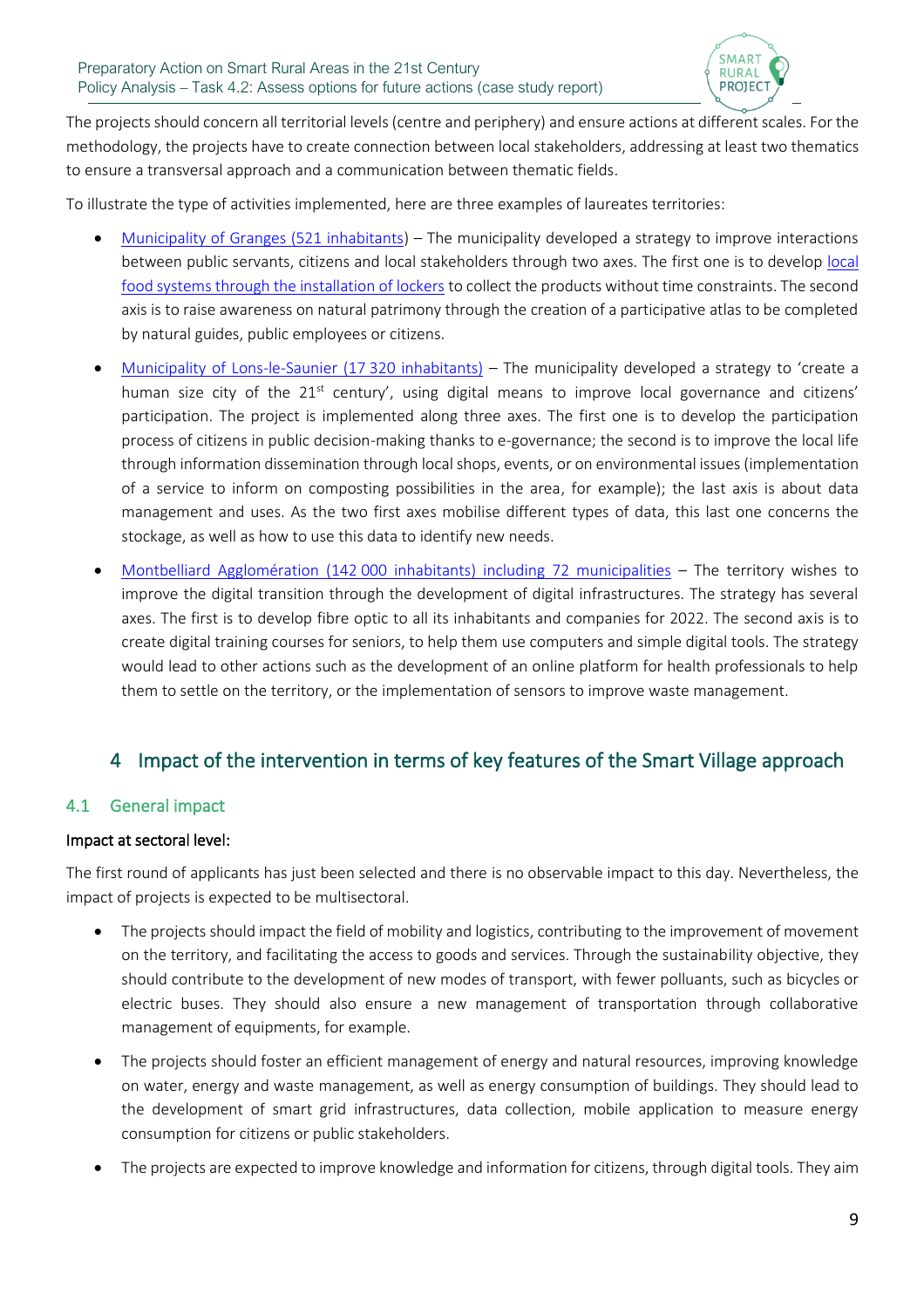

to facilitate their participation, the following and evaluation of public policies. All these features would be a way to identify citizens' needs and to implement new solutions. It could be projects such as citizens' contribution to urban planning, digital application to involve citizens and users to public policies' implementation, for example.

• The actions are intended to contribute to economic development and improve the attractiveness of the territory. Specifically, they should support the digitalisation of economic stakeholders (craftsmen, shops…) or associative structures. Digital could also contribute to the territorial influence, promoting cultural or patrimonial specificities.

Through this multi-sectoral approach, the projects should give a new potential for touristic activities and for the enhancement of local heritage (both natural and cultural). They should also impact on the management of services, leading to a participative and collaborative building of public policies. In the private field, they should improve the development and visibility of local companies or associations/NGOs.

#### Impact for rural communities/municipalities/villages; rural people, participation, cooperation; rural organisations (e.g. NGOs):

The objective of the call is also to create a connection on the different scales (rural communities, cities, metropoles) to cross needs and mutualise solutions. Through the exchanges between the laureate territories, the call will contribute to a strategic vision common at the region scale, without creating a rural-urban divide.

At a smaller scale, the projects will improve participation processes, and contribute to addressing specific issues. The management of data is central to the implementation of a 'smart' strategy, as it should be used, analysed and contribute to answering citizens' needs. It requires technical competences on the part of the providers of the service, as well as transparency toward the data-givers (citizens, for example). The call will help to open the debate on this question and to better manage data information.

#### Impact on the region/the territory:

Through the interconnection of rural and urban areas, the call will ensure a larger impact of the projects. It will be a first step to create synergies at the regional scale, and to create a network addressing common issues. The projects should create a larger dynamic for the digital transition, without excluding any territory from these changes.

#### 4.2 Interplay of social and technological innovation (digitalisation)

The call mixes social and technological innovation. Social innovation can be understood as the way of giving new answers to social needs not (fully) satisfied. In the call, the idea of 'innovation' is defined as a selection criterion for the projects, but social innovation is not specifically mentioned.

- The projects should improve services and their uses, through the introduction of new management systems helped by digital. The citizens' participation, combined with digital means, should enable the identification of needs and answers.
- Technological innovation is then a means to meet social needs, identified through a participatory approach.

#### 4.3 Other aspects of relevance

The call was built thanks to a concertation with local stakeholders, municipalities, public bodies, to identify their needs and projects they could develop. The region supported applicants through digital meetings around the four thematics to disseminate information and advice and to help them develop their smart and sustainable strategies. Moreover, the Regional Council plans to create a network gathering all laureates in order to stimulate exchanges among peers, presentation of good practices, etc.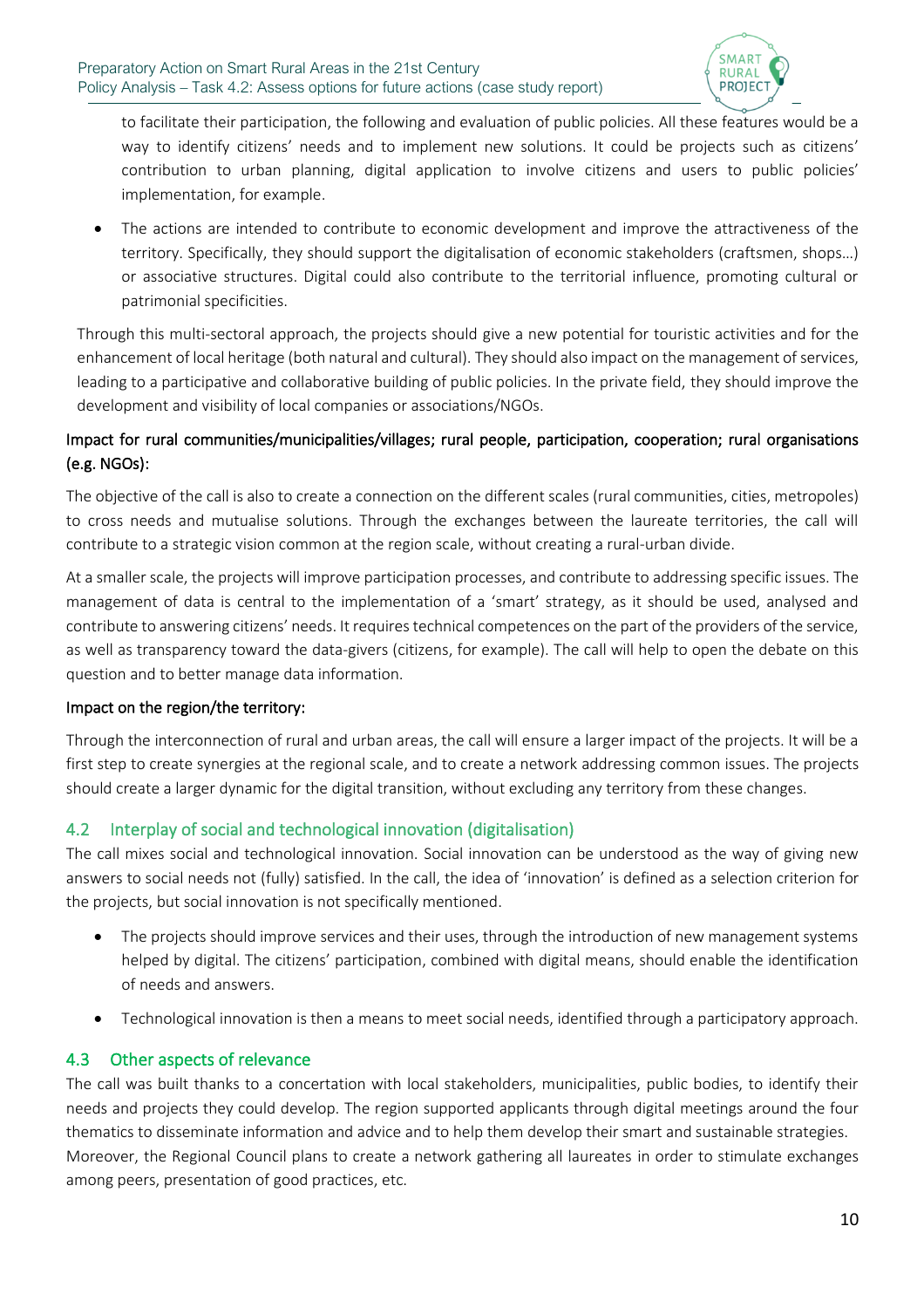

The call puts a particular focus on the environmental issue. Indeed, projects with a strong environmental aim will have an additional amount of funding (10% of the project's total).

## 5 Lessons learned from the intervention

#### 5.1 Success factors and bottlenecks

<span id="page-10-0"></span>**Table 3: Main success factors of the intervention**

| Success factors                                                                     | Short explanation                                                                                                                                                                                                                                                                                         |
|-------------------------------------------------------------------------------------|-----------------------------------------------------------------------------------------------------------------------------------------------------------------------------------------------------------------------------------------------------------------------------------------------------------|
| A call designed from the local<br>needs expressed by stakeholders                   | The department in charge of the digital strategy of the region,<br>designed the call from the needs expressed by local stakeholders.<br>The criteria and thematic were selected through different<br>exchanges and interviews.                                                                            |
| Support tailored to applicants all<br>along the design of the smart<br>strategy     | The region supported candidates in the preparation of their smart<br>and sustainable strategy through the presentation of existing good<br>practices from other territories.<br>The region also organised webinars to discuss the thematics chosen<br>and to create an exchange among local stakeholders. |
| A network to exchange and<br>create a link at the regional scale<br>among laureates | The region develops a network dedicated to smart and sustainable<br>laureate territories to ensure debates and exchanges on their<br>respective objectives and strategies.                                                                                                                                |

#### <span id="page-10-1"></span>**Table 4: Main bottlenecks of the intervention**

| <b>Bottlenecks</b>                              | Short explanation                                                                                                                                                                                                                                          |
|-------------------------------------------------|------------------------------------------------------------------------------------------------------------------------------------------------------------------------------------------------------------------------------------------------------------|
| A difficult concept for potential<br>candidates | The concept of 'smart and sustainable territories' is not easy to<br>grasp and does not have a single definition. The notion 'smart' can<br>include a lot of different features, as mentioned in the call, and be<br>an obstacle for potential candidates. |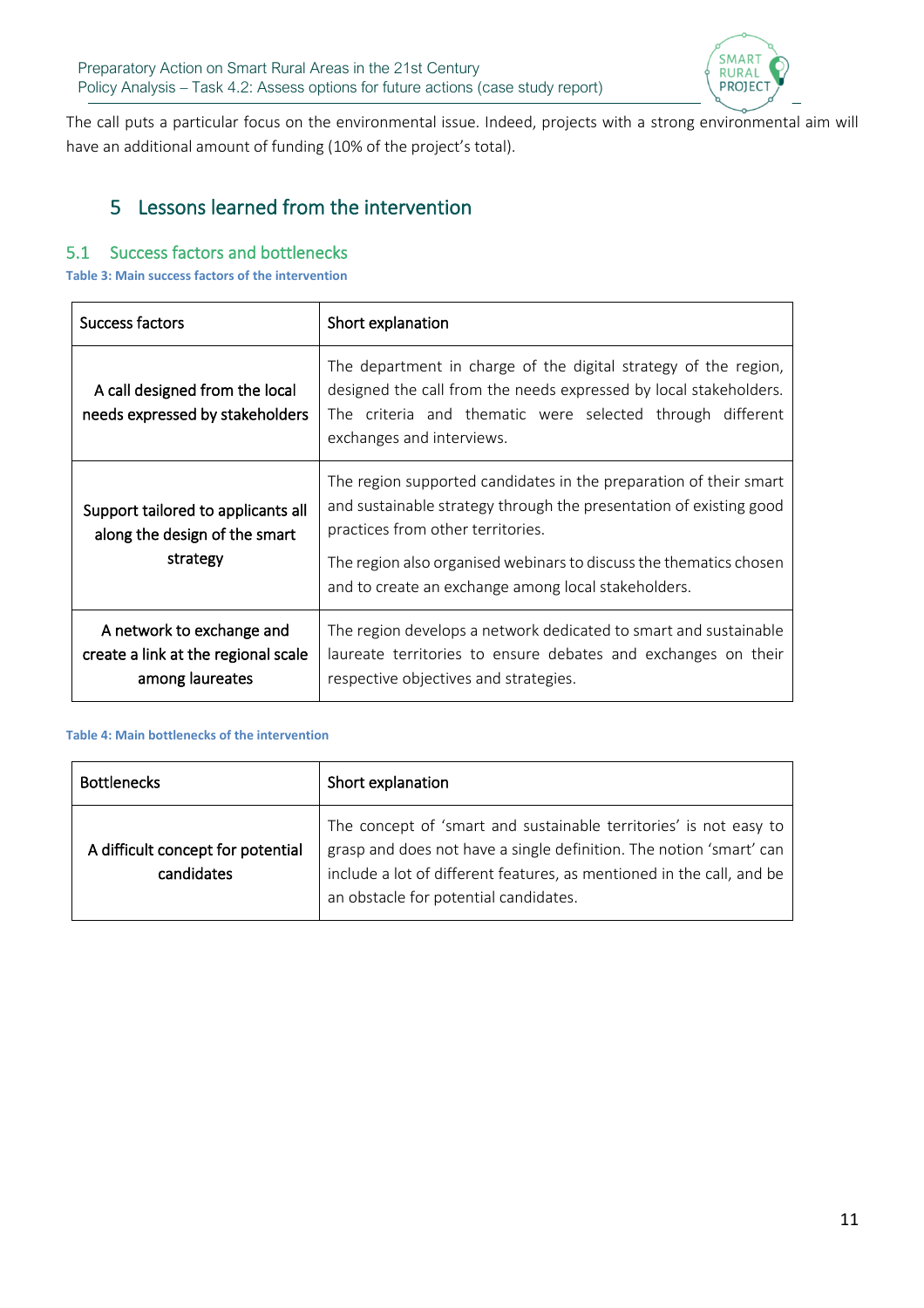

#### 5.2 Transferability

#### 5.2.1 Key principles transferable to other thematic contexts

'Replicability' is one of the key aspects of project development, whatever the thematic chosen. The idea is to create transferable management systems, or approaches that can be used in different contexts. This is mentioned as a selection criterion for all projects.

The principle of data management and transparency, could easily be transferred to other digital projects or smart strategies. To complete the call, the region published a '[Data guide](https://trouver.ternum-bfc.fr/dataset/guide-de-la-donnee/resource/01cb6d6e-ac2b-43fe-bc92-d26d3f2fdcaf)', with advice and examples of data management and uses in France. The guide shows that the principle of data management is recurrent in all types of digital projects and should appear as a key principle for their implementation.

Moreover, through the creation of a regional network, the region aims to collect good practices from these projects, to ensure the dissemination and the transferability of the solutions. The feedback from the laureates will make it possible to assess the potential of these actions for other thematic contexts.

#### 5.2.2 Spatial transferability

The approaches used or management modes are based on digital tools that can be easily transferred to other geographical/structural contexts. The needs identified are common to different territories (urban, rural) and could be implemented in other contexts as it is based on general objectives (development of citizens' participation, improvement of local life…).

### 6 Conclusions

#### 6.1 Scope of the intervention for supporting the Smart Village approach

According to the definition given by the European Commission, the call contributes partly to a Smart Village approach, however with a different scale criterion. Here is the definition, used as a reference:

"*A smart village is a rural territory that develops 'smart' solutions to solve its local challenges with a view to sustainable development of the territory. A smart approach is based on a participatory multi-actor approach to develop and implement strategies to improve economic, social and environmental conditions (in the service of employment, health and social services, mobility, etc.). These approaches take stock of the digital transformation of our territories, and use collaborative tools, social innovation, open data*." [\(Definition from](https://adrets-asso.fr/files/WantedEpciDeLEspaceAlpinMotivePourEng_bf_fichier_2018_courrier_ami-territoire-pillote-sv_vweb_vf.pdf)  [the work of the European Commission\)](https://adrets-asso.fr/files/WantedEpciDeLEspaceAlpinMotivePourEng_bf_fichier_2018_courrier_ami-territoire-pillote-sv_vweb_vf.pdf)

The call specifies that digital solutions should only be a means (and not an end) to address issues of general interest, to improve the quality of public services and the citizens' quality of life, making the link with the Smart Village approach. The four thematics targeted by the call demonstrate the transversality of the objectives (environment, governance, citizenship), as well as the desire to impact daily sectors (mobility, energy, economic development). Citizens' participation is also a criterion for the selection of project applications. To complete the definition, the idea of open data and of transparency is specifically highlighted in the call for projects as a main point for the success of the projects.

Moreover, the call is not only targeted at rural territories, but also at urban areas, and aims to create interconnection between these spaces.

In some ways, it can be a first step toward a Smart Village strategy for laureates from rural areas as the main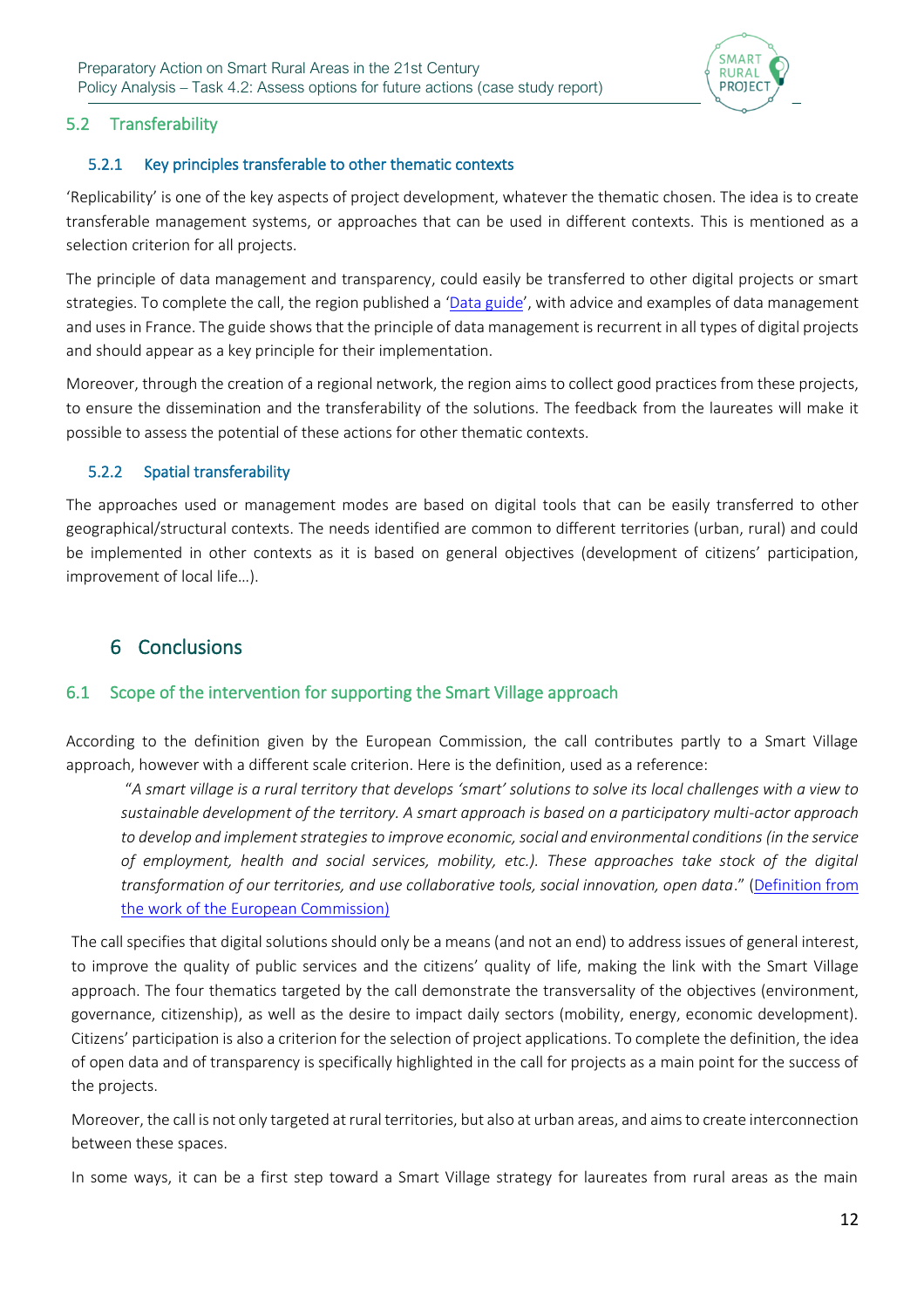

objective is still to solve local challenges with 'smart' solutions, taking into account sustainability issues.

#### 6.2 Implications for further development of the 'Smart Village' concept

The special focus on data is interesting as the call mentions that one of the objectives is to develop a '*responsible territory, contributing to a citizen and transparent use of data*'. This last point could get importance in the definition of Smart Villages, as digital is central to the development and implementation of actions, and raises the issue of protection and access right to data.

## 7 Reference[s](https://www.insee.fr/fr/statistiques/1285490#:~:text=En%20nombre%20d)

- Call for projects '[Smart and sustainable territories](https://www.echodescommunes.fr/upload/2021/10/file/annexe_1_aap_terrinum.pdf)'
- Insee statistics on Bourgogne-Franche-Comté
- [Bourgogne-Franche-](file:///C:/Users/severine/Dropbox/MISSIONS%20EN%20COURS/Smart%20Village/SMART%2021/Policy%20analysis%20-%20Case%20study/•%09https:/www.bourgognefranchecomte.fr/des-territoires-intelligents-et-durables-grace-au-numerique)Comté region website
- [Cerema Website](file:///C:/Users/severine/Dropbox/MISSIONS%20EN%20COURS/Smart%20Village/SMART%2021/Policy%20analysis%20-%20Case%20study/•%09https:/www.cerema.fr/fr/actualites/cerema-appui-appel-projets-region-bourgogne-franche-comte)
- Data Guide [Bourgogne-Franche-](https://trouver.ternum-bfc.fr/dataset/guide-de-la-donnee/resource/01cb6d6e-ac2b-43fe-bc92-d26d3f2fdcaf)Comté
- Innovating uses of digital [Region Bourgogne-Franche-](https://www.bourgognefranchecomte.fr/node/1038)Comté
- [Guide on fundings for digital transition in Bourgogne-Franche-](https://www.echodescommunes.fr/upload/2021/10/file/Guide%20des%20aides%20DTN%20f.pdf)Comté

## 8 ANNEX: Methodological approach of the case study

#### 8.1 Desk research

- Statistical database
- Strategic documents (call)
- Websites (regional or national)
- Journal or news articles on regional policies

#### 8.2 Expert interviews

This case study was built on the interview of two representatives of the intervention (people in charge of implementing the intervention in the case study regional area). The interview was carried out online.

- Sarah Pineau Poupelin Project manager Digital Strategy at the Region Bourgogne-Franche-Comté
- Pascal Minguet Project manager Digital transition and uses at the Region Bourgogne-Franche-Comté

#### 8.3 Other

List of the laureates territories of the call in January 2022 (first call):

- Communauté de Communes du Val d'Amour
- Pays de Montbéliard Agglomération
- SIDEC du Jura